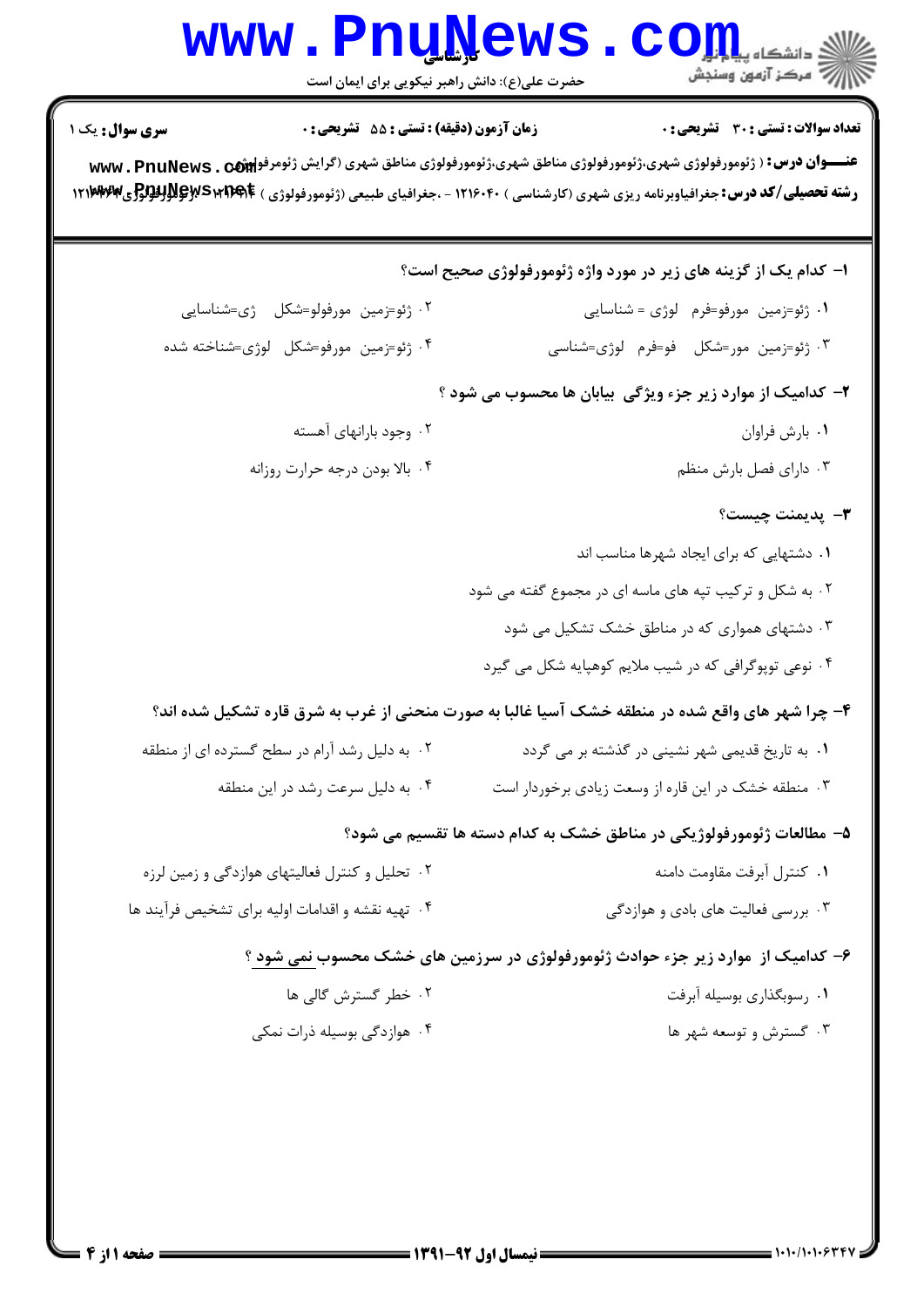## Www.PnuNews.com

حضرت علی(ع): دانش راهبر نیکویی برای ایمان است

| <b>سری سوال : ۱ یک</b>                                                                                                                                                                          | <b>زمان آزمون (دقیقه) : تستی : 55 تشریحی : 0</b><br><b>عنـــوان درس:</b> ژئومورفولوژی شهری،ژئومورفولوژی مناطق شهری،ژئومورفولوژی مناطق شهری (گرایش ژئومرفولو <b>ټټه)ی Www . PnuNews .</b><br><b>رشته تحصیلی/کد درس:</b> جغرافیاوبرنامه ریزی شهری (کارشناسی ) ۱۲۱۶۰۴۰ - ،جغرافیای طبیعی (ژئومورفولوژی ) SAMPAR الآلالالولولوژی ) ۱۲۱ <b>۶۸۳۷ (PHPAR</b> |                                                          | <b>تعداد سوالات : تستی : 30 ٪ تشریحی : 0</b>                     |  |
|-------------------------------------------------------------------------------------------------------------------------------------------------------------------------------------------------|-------------------------------------------------------------------------------------------------------------------------------------------------------------------------------------------------------------------------------------------------------------------------------------------------------------------------------------------------------|----------------------------------------------------------|------------------------------------------------------------------|--|
|                                                                                                                                                                                                 |                                                                                                                                                                                                                                                                                                                                                       |                                                          | ۷- دشتهای سیلابی چگونه شکل می گیرند؟                             |  |
|                                                                                                                                                                                                 |                                                                                                                                                                                                                                                                                                                                                       | ۰۱ در اثر دخالت فرآیند های مورفوکلیماتیک و مورفو دینامیک |                                                                  |  |
|                                                                                                                                                                                                 |                                                                                                                                                                                                                                                                                                                                                       |                                                          | ۰۲ به دلیل برهنه بودن سنگها و تشکیل خاک                          |  |
|                                                                                                                                                                                                 |                                                                                                                                                                                                                                                                                                                                                       |                                                          | ۰۳ به خاطر رسوبات سیلابی و بارش کم و نامنظم                      |  |
|                                                                                                                                                                                                 |                                                                                                                                                                                                                                                                                                                                                       |                                                          | ۰۴ تخلیه آبهای زیر زمینی در سطح پلایا                            |  |
|                                                                                                                                                                                                 |                                                                                                                                                                                                                                                                                                                                                       |                                                          | ۸- مخروط افکنه ها در کجا تشکیل می شوند؟                          |  |
| ۰۲ در کانون حوضه های آبریز کوهستانی                                                                                                                                                             |                                                                                                                                                                                                                                                                                                                                                       | ۰۱ در حد فاصل بین دشت و کوهستان                          |                                                                  |  |
| ۰۴ در آبراهه های متروکه و مسدود شده                                                                                                                                                             |                                                                                                                                                                                                                                                                                                                                                       | ۰۳ درسطح مخروطهای أبرفتی قدیمی                           |                                                                  |  |
|                                                                                                                                                                                                 |                                                                                                                                                                                                                                                                                                                                                       |                                                          | ۹- کدام گزینه سه بخش سیلابها را در بر دارد؟                      |  |
| ۰۲ سیل و طغیان، به هم پیوستن آبهای هرز                                                                                                                                                          |                                                                                                                                                                                                                                                                                                                                                       | ۰۱ رسوبات ریز و درشت، حوضه آبریز                         |                                                                  |  |
| ۰۴ جریان سیلابی، منطقه سیلابی، مقدار سیلاب                                                                                                                                                      |                                                                                                                                                                                                                                                                                                                                                       | ۰۳ آبگیر، آبراهه، مخروط افکنه                            |                                                                  |  |
| ∙۱− از ائتلاف یک سری از ساختمان های آبرفتی بادبزنی به وسیله رودخانه که در خارج از کوهپایه، مواد تخریبی را به صورت<br>شعاعی به سمت خارج از دهانه دره کوهستانی گسترش می دهند چه شکلی پدید می آید؟ |                                                                                                                                                                                                                                                                                                                                                       |                                                          |                                                                  |  |
| ۰۴ گلاسی                                                                                                                                                                                        | ۰۳ باهادا                                                                                                                                                                                                                                                                                                                                             | ۰۲ هامادا                                                | ۰۱ پدیمنت                                                        |  |
|                                                                                                                                                                                                 |                                                                                                                                                                                                                                                                                                                                                       |                                                          | 11- معمولا شيب مخروافكنه ها كمتر از چند درصد است؟                |  |
| 10.5                                                                                                                                                                                            | 15.7                                                                                                                                                                                                                                                                                                                                                  | $\lambda$ . $\lambda$                                    | $\Delta$ .                                                       |  |
|                                                                                                                                                                                                 |                                                                                                                                                                                                                                                                                                                                                       |                                                          | 12- كدام عامل در ايجاد و افزايش سرعت بهمن موثر است؟              |  |
| ۰۴ بادهای شدید                                                                                                                                                                                  | ۰۳ ذوب برف                                                                                                                                                                                                                                                                                                                                            | ۰۲ شیب زمین                                              | ۰۱ انسان                                                         |  |
|                                                                                                                                                                                                 |                                                                                                                                                                                                                                                                                                                                                       |                                                          | <b>۱۳</b> - کدام سازندها باعث ایجاد لغزش بر روی دامنه ها می شود؟ |  |
| ۰۴ گچ و آهک                                                                                                                                                                                     | ۰۳ سیلت و ماسه                                                                                                                                                                                                                                                                                                                                        | ۰۲ رس و مارن                                             | ۰۱ آهک و رس                                                      |  |
|                                                                                                                                                                                                 |                                                                                                                                                                                                                                                                                                                                                       |                                                          | ۱۴– کدامیک از گزینه های زیر انواع خوردگی را نشان میدهد؟          |  |
| ۰۲ خوردگی هوموس                                                                                                                                                                                 |                                                                                                                                                                                                                                                                                                                                                       | ۰۱ خوردگی سنگهای آهکی و کارستی                           |                                                                  |  |
| ۰۴ خوردگی کربنات ها و ژیپس و نمک                                                                                                                                                                |                                                                                                                                                                                                                                                                                                                                                       | ۰۳ خوردگی مواد آلی در خاکها                              |                                                                  |  |
|                                                                                                                                                                                                 |                                                                                                                                                                                                                                                                                                                                                       |                                                          |                                                                  |  |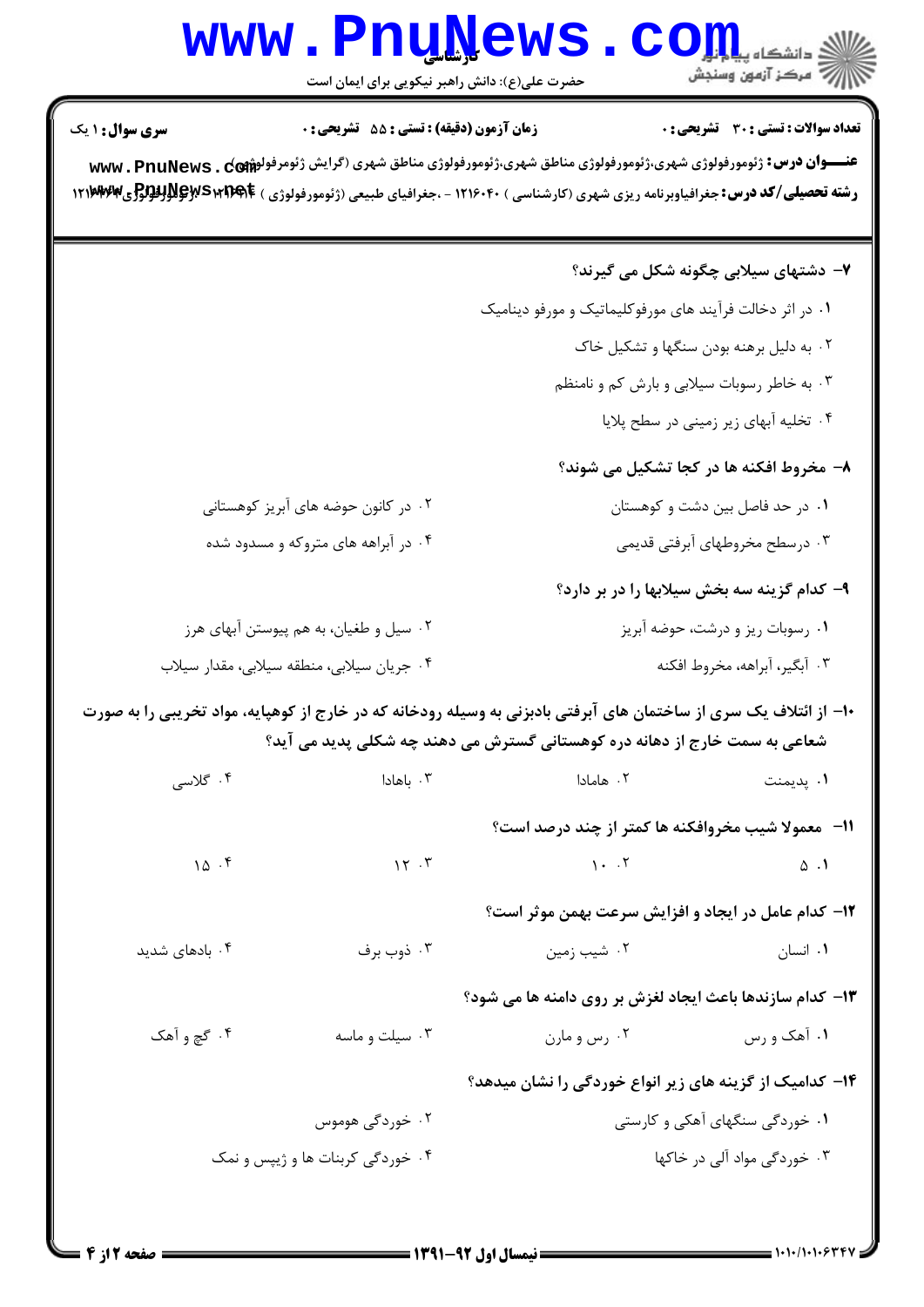## **www.PnuNews.com** است.<br>استاذه آنه بن استخم

حضرت علی(ع): دانش راهبر نیکویی برای ایمان است

تعداد سوالات : تستى : 30 - تشريحي : 0

**زمان آزمون (دقیقه) : تستی : 55 تشریحی: 0** 

عنـــوان درس: ژئومورفولوژي شهري،ژئومورفولوژي مناطق شهري،ژئومورفولوژي مناطق شهري (گرايش ژئومرفولوشوي) ۽ www. PnuNews رشته تحصیلی/کد درس: جغرافیاوبرنامه ریزی شهری (کارشناسی ) ۱۲۱۶۰۴۰ - ،جغرافیای طبیعی (ژئومورفولوژی ) NARPAR SWIDAR (3)

1۵– امکان فعال تر شدن فعالیت شیمیایی در کدام مناطق بیشتر است؟ ۰۱ شهر هایی که در نواحی کارستی بر روی زمینهای گسل خورده شکل گرفته است. ۰۲ شهر هایی که بر روی مخروط افکنه ها قرار گرفته است. ۰۳ شهرهایی که بر روی زمین های سست و گسسته قرار گرفته است. ۰۴ شهرهایی که بر روی دامنه های پر شیب قرار گرفته اند. ۱۶- دشت ارژن چه نوع دشتی از نظر ژئومورفولوژی است؟ ۰۴ فرسایش ۰۳ کارستی ۰۲ ساختماني ۰۱ تراکمی ۱۷- همه گزینه های زیر به توسعه چاه ها در مناطق شهری کمک می کند به جز؟ ٠١. افزايش ذخاير آب ۰۲ افت سطح ایستایی اکیفر ۰۴ افزایش بار سطح زمین در اثر احداث برج ۰۳ هدایت آبهای جاری به درون چاه ها ۱۸– کدام عمل زیر در عمل فرسایش آبی تاثیر ندارد؟ ۰۲ مقدار حجم آبهای جاری ۰۱ حجم و بار جامد آن ۰۴ طول بیشتر رودخانه ۰۳ شیب بیشتر ۱۹- کدام یک از گزینه های زیر ویژگیهای دوره یخچالی را نشان می دهد؟ ٠١. مقدار آلاينده هاي جوي افزايش يافته ٢٠. وسعت خشكي ها افزايش قابل توجهي داشته. ۰۳ سطح آبهای کره زمین به طور متوسط ۱۰۰ متر کاهش یافته است. ۰۴ هوای کره زمین بیش از ۱۰ درجه افزایش یافته ۲۰- کدامیک از موارد زیر از شدت انرژی آب در بستر رودخانه می کاهد؟ ۰۱ نیروی گرانش ۰۲ نیروی اصطکاک و مقاومت ۰۴ نیروی پتانسیل ۰۳ نیروی گریز از مرکز **۲۱**- همه موارد زیر حاصل فعالیت عمده آبهای جاری است به جز؟ ۰۳ حمل مواد ۰۴ رسوب گذاری ۰۲ هوا;دگے<sub>،</sub> ۰۱ تخریب

**سری سوال : ۱ یک**